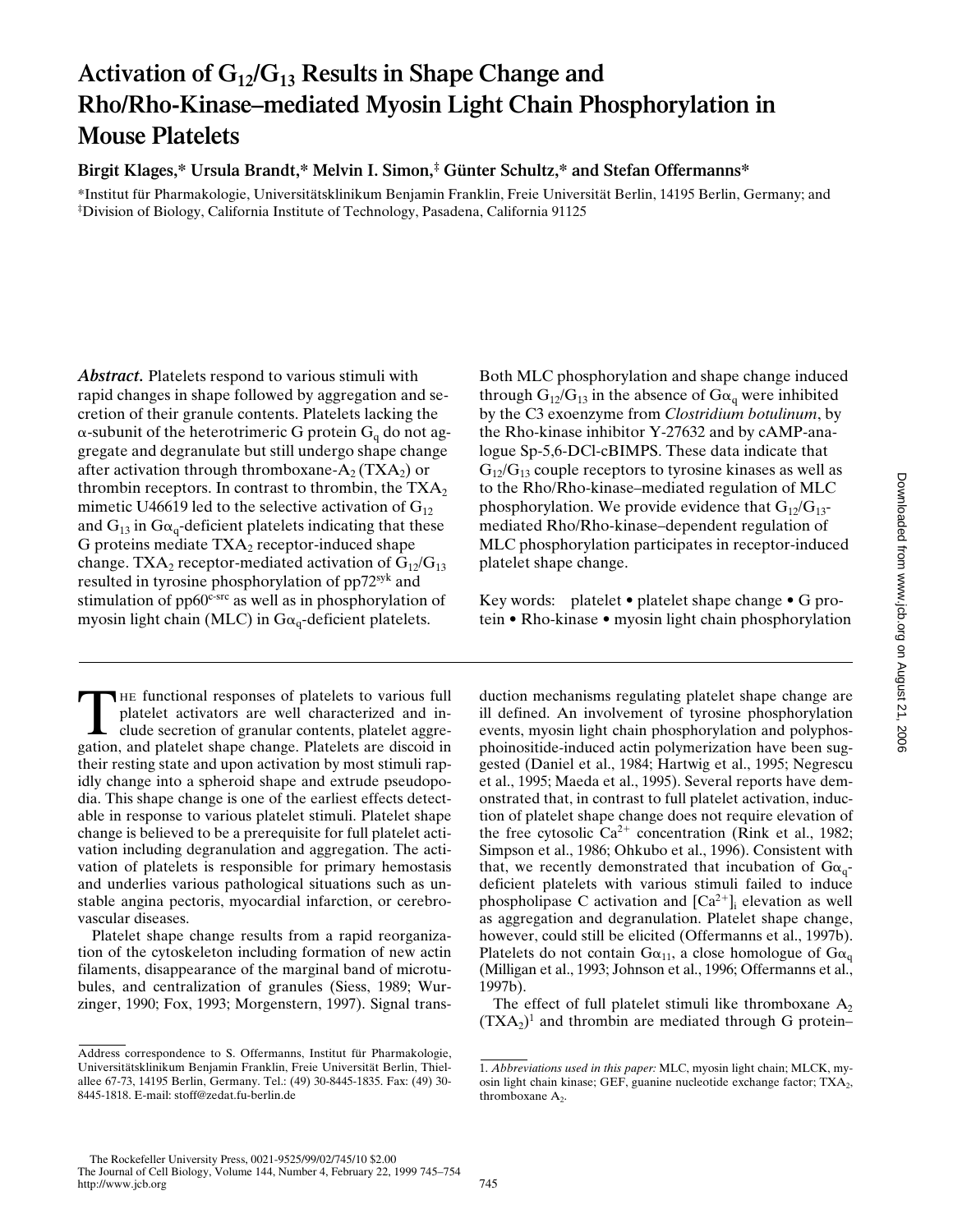coupled receptors which have been shown to activate  $G_q$ ,  $G_i$ ,  $G_{12}$ , and  $G_{13}$  (Shenker et al., 1991; Hung et al., 1992; Offermanns et al., 1994; Ushikubi et al., 1994). G proteins are heterotrimers which are defined by their  $\alpha$ -subunits. According to structural and functional similarities, G protein  $\alpha$ -subunits are grouped into four families,  $G\alpha_{q}$ ,  $G\alpha_{i}$ ,  $G\alpha_{12}$ , and  $G\alpha_{s}$  (Simon et al., 1991). Although  $G_q$ -mediated activation of phospholipase  $C \beta$ -isoforms appears to play a central and essential role in agonist-induced platelet aggregation and secretion, G<sub>i</sub>-type G proteins are involved in the inhibitory regulation of platelet adenylyl cyclase (Brass et al., 1997, 1988; Offermanns et al., 1997b). The role of the  $G_{12}$  family members,  $G_{12}$  and  $G_{13}$ , in the regulation of platelet function is unclear. The  $\alpha$ -subunits of both G proteins appear to be involved in the regulation of cell growth and cell movement (Dhanasekaran and Dermott, 1996; Offermanns et al., 1997a). Since  $G_{12}/G_{13}$ -coupled receptors appear to also activate  $G_q$  family members it has been difficult to selectively study the cellular signaling processes regulated by receptor-mediated activation of  $G_{12}/G_{13}$ . Most knowledge about the signaling pathways influenced by  $G_{12}/G_{13}$  results from the use of constitutively active forms of  $Ga_{12}$  and  $Ga_{13}$ . Either mutant has been shown to cause  $Na^+/H^+$  exchanger activation, stimulation of phospholipase D, cell transformation, and formation of actin stress fibers through the small molecular weight GTPase Rho (Buhl et al., 1995; Hooley et al., 1996; Fromm et al., 1997; Plonk et al., 1998). The effector directly regulated by  $G\alpha_{12}$  and  $G\alpha_{13}$  has been elusive. However, the guanine nucleotide exchange factor (GEF) for Rho, p115RhoGEF, has been shown to interact with  $Ga_{12}$  and  $Ga_{13}$  and represents a candidate effector (Kozasa et al., 1998; Hart et al., 1998).

To study the possible role of  $G_{12}/G_{13}$  in the platelet shape change response we took advantage of platelets from  $Ga_{\alpha}$ -deficient mice. In this report, we demonstrate that selective activation of  $G_{12}/G_{13}$  is sufficient to induce the platelet shape change reaction, and we provide evidence that this involves Rho/Rho-kinase–mediated phosphorylation of the myosin light chain.

# *Materials and Methods*

#### *Materials*

U46619 was from Cayman Chemical, thrombin, histone (subgroup f2b), monoclonal anti-myosin light chain (MLC) antibody, and fluorescein isothiocyanate (FITC)-phalloidin were from Sigma. Sp-5,6-DCl-cBIMPS and 8-pCPT-cGMP were from Biolog. Y-27632 was kindly provided by Yoshitomi Pharmaceutical Industries, *Clostridium botulinum* C3-exoenzyme was a donation from I. Just and K. Aktories (both from University of Freiburg, Freiburg, Germany) or was purchased from Upstate Biotechnologies, anti-pp72syk antibodies as well as anti-phosphotyrosine antibodies were from Santa Cruz Biotechnology, and anti-pp60v-src antibodies were from Oncogene. Antisera against G protein a-subunits have been described (Offermanns et al., 1994; Laugwitz et al., 1994).

### *Platelet Preparation and Aggregation*

Whole blood was collected from normal and  $G\alpha_q$ -deficient mice anesthetized with pentobarbital by puncturing the inferior vena cava with heparinized syringes at a final concentration of 25 U heparin/ml blood. The blood from three or four  $Ga_q$ -deficient mice and wild-type mice was pooled for each platelet aggregation experiment. Blood was diluted with half the volume of Hepes-Tyrode-buffer (134 mM NaCl, 0.34 mM Na<sub>2</sub>HPO<sub>4</sub>, 2.9 mM KCl, 12 mM NaHCO<sub>3</sub>, 20 mM Hepes, 5 mM glucose, 1 mM MgCl<sub>2</sub>, pH 7.3), and platelet rich plasma (PRP) was obtained by centrifugation for 7.5 min at 250 *g*. Thereafter, prostacyclin at a final concentration of 300 nM was added to the PRP, and platelets were pelleted by centrifugation at 1,200 *g* for 5 min. The platelet pellet was resuspended in Hepes-Tyrode buffer and incubated for 30 min at 37°C. Platelet suspension was adjusted to 300,000 platelets per microliter with Hepes-Tyrode buffer. Optical aggregation experiments were conducted in a four-channel aggregometer (model Aggrecorder II PA-3220; Kyoto Daiichi Kagaku). Preincubation in Hepes-Tyrode buffer without and with cGMP and cAMP analogues and Y-27632 was performed for 20 min at room temperature. Immediately before the aggregation experiments, platelets were preincubated for 1 min at 37°C in Hepes-Tyrode buffer containing 1 mM CaCl<sub>2</sub>.

#### *Photolabeling of Membrane Proteins and Immunoprecipitation of G*a*-subunits*

Platelet membranes were prepared and photolabeled as described (Offermanns et al., 1994). In brief, cell membranes  $(50-100 \mu g)$  of protein per assay tube) were incubated at  $30^{\circ}$ C in a buffer containing 0.1 mM EDTA, 10 mM MgCl<sub>2</sub>, 30 mM NaCl, 1 mM benzamidine, and 50 mM Hepes-NaOH, pH 7.4. After 3 min of preincubation in the absence and presence of receptor agonist, samples were incubated for another 15 min with 10–20 nM [α-<sup>32</sup>P]GTP azidoanilide (130 kBq per tube). [α-<sup>32</sup>P]GTP azidoanilide was synthesized and purified as described (Offermanns et al., 1991). For photolabeling of  $G_i$   $\alpha$ -subunits, 5  $\mu$ M GDP was present in the incubation buffer. Samples were washed, dissolved in labeling buffer, and then irradiated as described (Offermanns et al., 1994). Photolabeled membranes were pelleted and proteins were predenatured in SDS. Solubilized membranes were preabsorbed with protein A–Sepharose beads, and immunoprecipitation was done as described (Laugwitz et al., 1994).

### *SDS-PAGE and Immunoblotting*

SDS-PAGE of photolabeled proteins was performed on 10% (wt/vol) acrylamide gels. Photolabeled membrane proteins were visualized by autoradiography of the dried gels. Blotting of membrane proteins separated by SDS-PAGE, processing of immunoblots, and detection of immunoreactive proteins by chemiluminescence procedure (Amersham) has been described (Laugwitz et al., 1994).

### *Determination of Cellular cAMP Levels*

Platelets ( $10^8$  per tube) were preincubated for 15 min with 300  $\mu$ M 3-isobutyl-1-methylxanthine and 20  $\mu$ M 4-(3-butoxy-4-methoxybenzyl)-2-imidazolidinone (Ro 20-1724) and incubated for 20 min in the absence and presence of receptor agonists. The reaction was stopped by the addition of 300 ml of ice-cold 10% (wt/vol) trichloracetic acid. Samples were kept for 10 min on ice, and 180  $\mu$ l of 1 M Tris, pH 9.8, was added to neutralize the sample. Cyclic AMP was determined by the competitive-binding assay (Gilman and Murad, 1974). In brief, samples were incubated for 2 h with 2 pmol of [8<sup>\_3</sup>H]cAMP (925 Gbq/mmol; Amersham) and 62.5 µg of cAMPdependent protein kinase purified from porcine heart (Sigma) in a final volume of 200  $\mu$ l at 4°C. Then, 4% (wt/vol) charcoal in 5 mM EDTA and 50 mM Tris-HCl, pH 7.5, was added, and samples were immediately centrifuged for 2 min at 12,000 *g*. Supernatants were counted in a liquid scintillation counter, and the amount of cAMP in the test sample was calculated as described (Gilman and Murad, 1974).

### *Determination of Tyrosine Phosphorylation*

Isolated platelets  $(1-2 \times 10^7)$  platelets per tube) were incubated in 40  $\mu$ l Hepes-Tyrode buffer at 37°C as indicated. Reactions were stopped by addition of 20  $\mu$ l of 3× sample buffer containing a final concentration of 1 mM Na<sub>3</sub>VO<sub>4</sub>. Heated samples were separated by SDS-PAGE on 10% gels. Immunoblotted proteins were analyzed for phosphotyrosine with an antiphosphotyrosine antibody.

#### *Immunoprecipitation and Immune Complex Kinase Assay*

For immunoprecipitation of tyrosine kinases  $pp72<sup>syk</sup>$  and  $pp60<sup>c-src</sup>$ , platelet suspensions ( $0.4-1 \times 10^9$  platelets) were incubated in the absence or presence of 5  $\mu$ M U46619 for the indicated time periods, and platelets were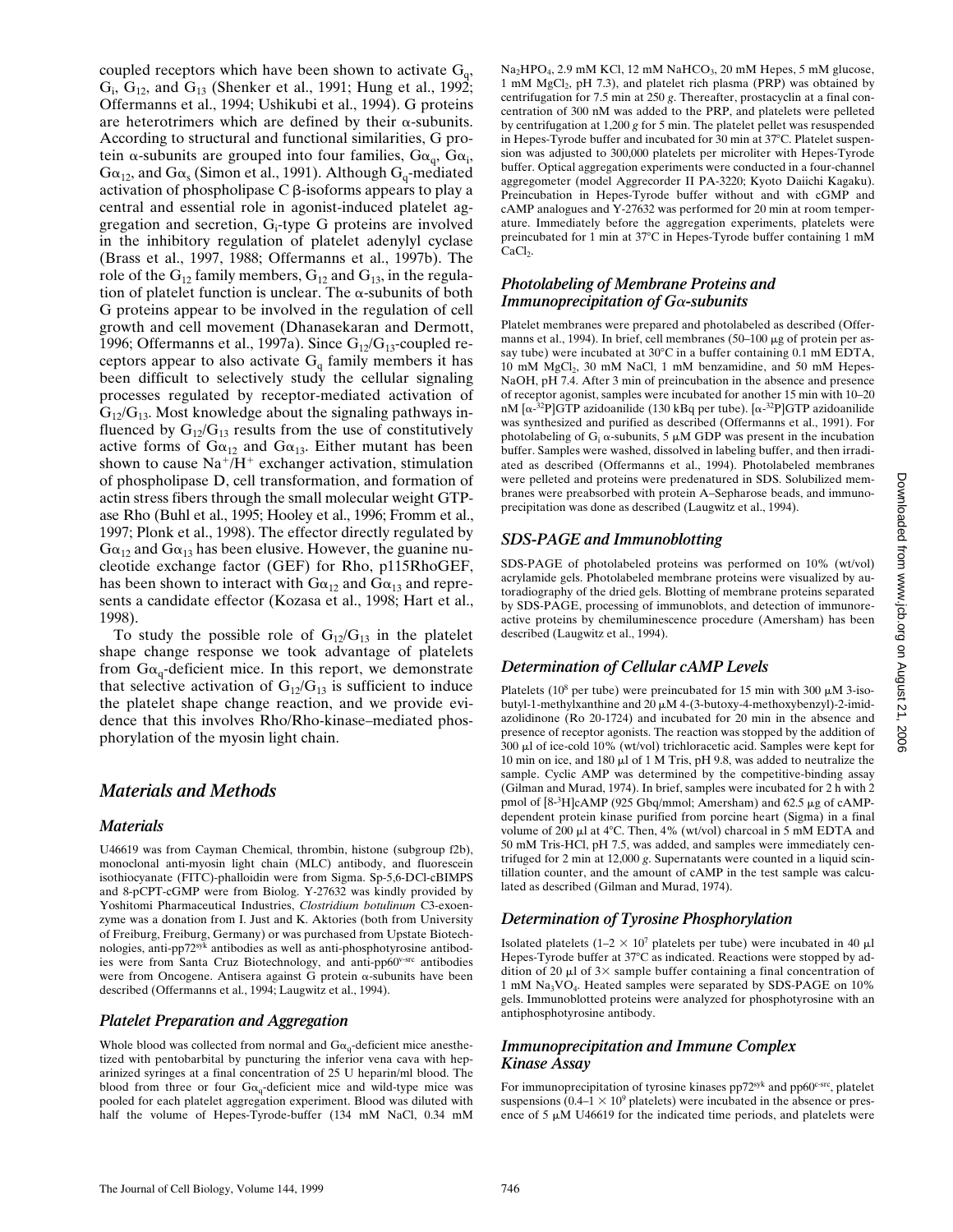tation assay (RIPA) buffer (final concentration: 1% Triton X-100, 0.1% SDS, 1% sodium deoxycholate, 150 mM NaCl, 50 mM Hepes/NaOH, pH 7.4, 3 mM EDTA, 3 mM EGTA, 1 mM sodium orthovanadate, 1 mM phenylmethylsulfonyl fluoride, 20 mg/ml aprotinin, 20 mg/ml leupeptin). After incubation for 20 min on ice, samples were centrifuged for 20 min at 15,000 g at 4°C, and incubated with 5  $\mu$ g agarose conjugates of rabbit polyclonal anti-pp72syk IgG or 8  $\mu$ l of agarose-conjugated mouse monoclonal anti-pp60<sup>v-src</sup> IgG<sub>1</sub> for 2 h at 4°C. Immunoprecipitates were collected by centrifugation at 15,000  $g$  for 10 min at  $4^{\circ}$ C and were washed twice with  $1\times$  RIPA buffer, once with 1% Triton X-100, 0.3% SDS, 600 mM NaCl, and 50 mM Tris-HCl, pH 7.4, and once with 300 mM NaCl, 10 mM EDTA, 100 mM Tris-HCl, pH 7.4. For detection of pp72syk phosphorylation, precipitated proteins were eluted with 40  $\mu$ l of 1× SDS sample buffer and separated by 10% polyacrylamide gels. Tyrosine phosphorylation of pp72syk and pp72syk protein were analyzed by immunoblotting. The anti-pp60c-src immunoprecipitates were divided into two aliquots; one was analyzed by anti-pp60<sup>c-src</sup> immunoblotting, and the other was subjected to in vitro kinase assay. To examine in vitro kinase activity, precipitates were incubated for 5 min at 25°C in kinase buffer containing 25 mM Hepes/ NaOH, pH 7.4, 10 mM MnCl<sub>2</sub>, 1  $\mu$ M ATP (7  $\mu$ Ci of [ $\gamma$ -<sup>32</sup>P]ATP/tube), and 0.25 mg/ml histone. Reaction was terminated by addition of  $2\times$  sample buffer, and samples were subjected to SDS-PAGE. Phosphorylation of histone was analyzed by autoradiography of dried gels. *Scanning Electron Microscopy* Isolated platelets were preincubated under the indicated conditions.

lysed by addition of an equal volume of ice-cold  $2\times$  radioimmunoprecipi-

Thereafter, platelets were incubated in the absence or presence of 1 U/ml thrombin or 5  $\mu$ M U46619 for 5 s at 37°C and then fixed for 10 min with 3% paraformaldehyde, 3.75% glutaraldehyde, 0.06 mM cacodylate buffer, and 3.4 mM CaCl<sub>2</sub>. The fixed platelets were suction filtered onto polycarbonate filters (0.45  $\mu$ m; Nucleopore) which had been preincubated with 10 mg/ml polylysine. Filters were washed three times with 0.9% NaCl and dehydrated stepwise in aqueous ethanol. After exchange of ethanol for hexadimethyldisilazane, samples were air-dried and sputtered with gold. Scanning electron microscopy was carried out on a Zeiss-Gemini instrument using a beam voltage of 5 kV.

# *MLC Phosphorylation*

MLC phosphorylation was determined as described (Daniel and Sellers, 1992). Isolated platelets  $(1-2 \times 10^7)$  platelets per tube) were incubated in 30  $\mu$ l Hepes-Tyrode buffer at 37°C as indicated. Reactions were stopped by addition of 30 µl of 40% (vol/vol) perchloric acid. Precipitated samples were kept on ice for 20–30 min. After centrifugation (10 min at 15,000 *g* at  $4^{\circ}$ C) pellets were washed twice with acetone containing 10 mM DTT. 30  $\mu$ l of SDS sample buffer was added to dried samples, and proteins were solubilized by sonication for 30 min. Separation of proteins on urea/glycin gels was done as described (Daniel and Sellers, 1992), and MLC was detected after immunoblotting with an anti-MLC antibody.

# *Determination of F-actin Content*

For actin filament content measurements, platelets (10<sup>8</sup>) were incubated as indicated and fixed in 2% paraformaldehyde for 30 min at 37°C. Fixed platelets were permeabilized with 0.1% Triton X-100, incubated with 10  $\mu$ M fluorescein isothiocyanate (FITC)-phalloidin (Sigma) for 30 min at room temperature and were then washed. Bound FITC-phalloidin was quantified using a fluorescence spectrophotometer (Perkin-Elmer) (excitation at 495 nm; emission at 519 nm).

# *ADP Ribosylation of Platelet Lysates by C3 Exoenzyme*

Washed platelets were incubated with the indicated concentrations of C3 exoenzyme in Hepes-Tyrode buffer. Platelets were lysed by addition of an equal volume of lysis buffer (1.5% Triton X-100, 0.8% DOC, 0.2% SDS, 145 mM NaCl, 20 mM Hepes, pH 7.4, 3 mM EGTA, 0.3 mM phenylmethylsulfonyl fluoride, 5  $\mu$ M leupeptin, 5  $\mu$ g/ml aprotinin). ADP-ribosylation using [32P]NAD was performed as described (Morii et al., 1992), and ribosylated samples were separated on 12% polyacrylamide gels.

# *Results*

We have recently shown that  $Ga_q$ -deficient platelets do not aggregate and secrete their granule contents in response to various stimuli indicating that  $G_q$ -mediated activation of phospholipase C represents the central early signal transduction process leading to full platelet activation. However,  $G_q$ -deficient platelets were still able to undergo ligand-induced platelet shape change. This suggests that G proteins other than  $G_q$  mediate the platelet shape change response. Shape change induced by the  $TXA<sub>2</sub>$  analogue U46619 could be observed in  $Ga<sub>q</sub>$ -deficient platelets by scanning electron microscopy of single cells (Fig. 1, A–D)

wild-type





*Figure 1.* Scanning electron microscopy of inactivated and activated wild-type and  $Ga_q$ -deficient platelets. Wild-type platelets (A, B, E, F, I, and J) and  $Ga_q$ -deficient platelets  $(C, D, G, H, K, and L)$  were preincubated for 30 min in the absence (A–D) or presence of 10  $\mu$ M Y-27632 (E–H) or were pretreated for 2 h with 50  $\mu$ g/ml C3 exoenzyme (I–L). Thereafter, platelets were incubated for 5 s in the absence  $(A, C, E, G, I, and K)$  and presence of 5  $\mu$ M U46619 (B, D, F, H, J, and L), fixed, and then analyzed as described in Materials and Methods. Platelets incubated for 2 h in C3-exoenzyme buffer alone showed normal shape change in response to U46619 (data not shown). Bar,  $1 \mu m$ .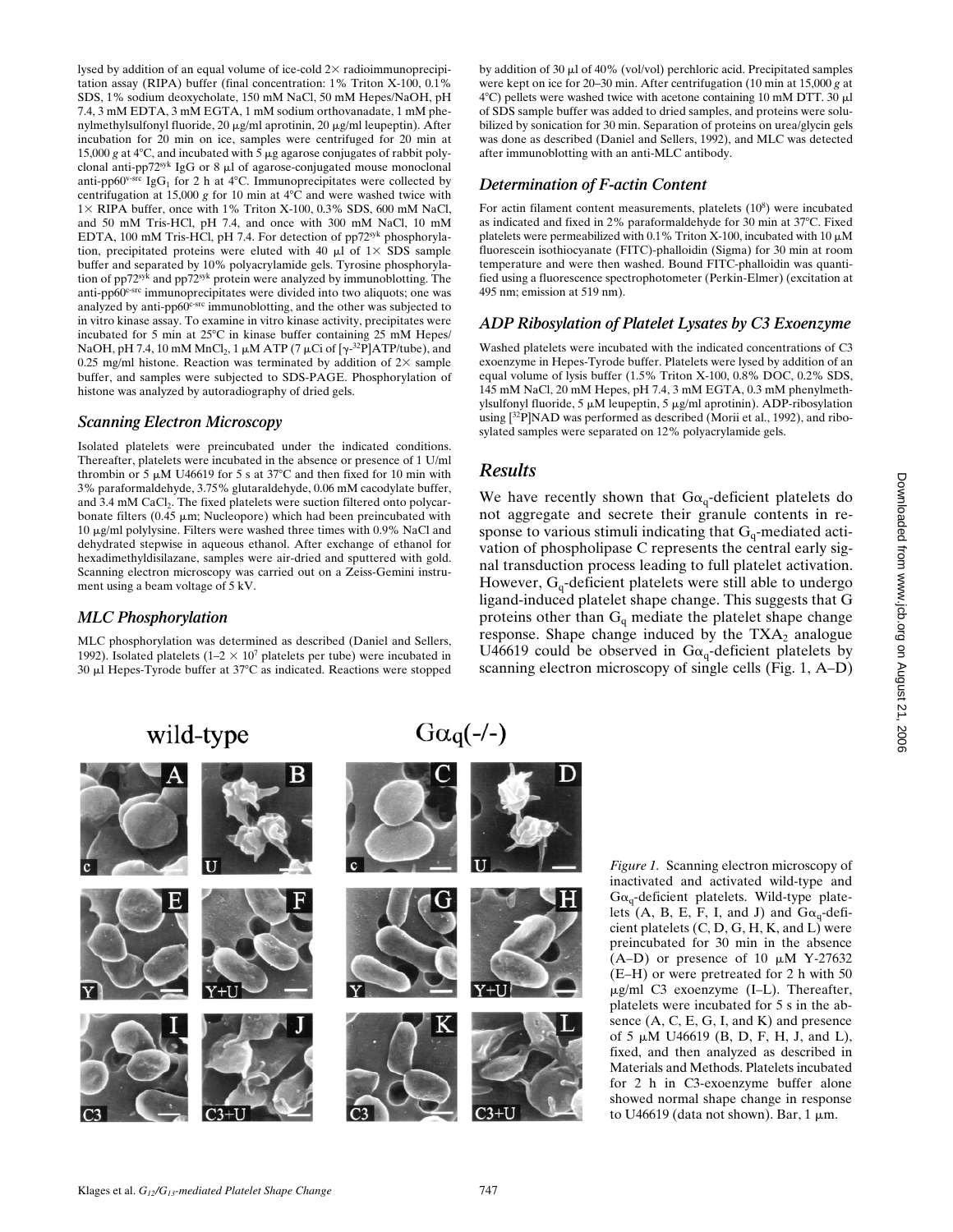

*Figure 2.* Aggregation response of wild-type and  $G\alpha_q$ -deficient platelets. Wild-type platelets (B and D) and platelets from  $G\alpha_{q}$  $(-/-)$  mice (A, C, and E) were preincubated for 20 min with the indicated concentrations of 8-pCPT-cGMP (pCPT-cGMP) or Sp-5,6-DCl-cBIMPS (cBIMPS) (A and B) or for 30 min with the indicated concentrations of Y-27632 (C and D), and  $G\alpha_q$ -deficient platelets were preincubated for 2 h in the absence or presence of C3 exoenzyme (E). Thereafter, incubation was started by the addition of 5  $\mu$ M U46619. Shown is the relative light transmission through the platelet suspension. 0% represents transmission through the platelet suspension before addition of U46619, and 100% represents transmission through the buffer alone. Upward movements of the curve show decreases in light transmission indicating platelet shape change. Addition of stimuli is signified by the arrows, 3-min traces are shown.

as well as by measuring the light transmission of a platelet suspension (Fig. 2). Shape change induced by U46619 in  $G\alpha_q$ -deficient platelets and wild-type platelets was blocked by the cAMP analogue Sp-5,6-DCl-cBIMPS but not by the cGMP analogue 8-pCPT-cGMP, whereas both cyclic nucleotides blocked aggregation in wild-type platelets (Fig. 2, A and B). Similar results were observed with thrombinactivated wild-type and  $G\alpha_q$ -deficient platelets (data not shown). Preincubation of platelets with the recently described Rho-kinase inhibitor Y-27632 (Uehata et al., 1997) blocked U46619-induced shape change both in wildtype and  $Ga_{q}$ -deficient platelets (Fig. 1, E–H and Fig. 2, C and D). To assess the role of Rho in agonist-induced platelet shape change we preincubated platelets for 2 h with  $50 \mu g/ml$  C3 exoenzyme which ADP ribosylates and inac-



*Figure 3.* ADP ribosylation of Rho in C3-treated platelets. (A) Platelets from wildtype and  $G\alpha_q$ -deficient animals were preincubated for 2 h in the absence  $(-)$  or presence of the indicated concentrations of C3 exoenzyme. Thereafter, platelets were lysed and subjected to C3 exoenzyme catalyzed (32P) ADP ribosylation as described under Materials and Methods. Shown is an autoradiogram with the position of the 21-kD standard protein on the left. (B) Densitometric evaluation of bands shown in A. Bars represent mean of two independent experiments as percent of control.

tivates the small GTPase Rho (Morii et al., 1992). This C3 exoenzyme concentration and preincubation time resulted in ADP-ribosylation of 70–75% of endogenous Rho as determined by the inability of C3 exoenzyme to  $[{}^{32}P]ADP$ ribosylate Rho in subsequently prepared cell lysates (Fig. 3). Longer preincubation times and higher C3 exoenzyme concentrations further increased the ADP-ribosylated fraction of Rho (Fig. 3), but resulted in preactivation of platelets (data not shown). C3-pretreated platelets showed markedly reduced shape change in response to U46619 with only partial spheration and occasional filopodia formation (Fig. 1, I–L and Fig. 2 E).

Since platelet shape change including protrusion of filopodia and lamellipodia is accompanied by actin polymerization (Siess, 1989; Wurzinger, 1990; Fox, 1993) we measured F-actin content in wild-type and  $G\alpha_{q}$ -deficient platelets (Fig. 4). U46619 induced an increase in F-actin content of both, wild-type and  $Ga_q$ -deficient platelets, which could be completely blocked by Y-27632. Reduction of the amount of functional Rho by pretreatment with 50  $\mu$ g/ml C3 exoenzyme for 2 h markedly reduced the effect of U46619 in wild-type and  $Ga_{\alpha}$ -deficient platelets.

To identify the G proteins mediating receptor-induced platelet shape change we studied the coupling of  $TXA_2$ and thrombin receptors to heterotrimeric G proteins in wild-type and  $G\alpha_q$ -deficient mouse platelets. Receptors for both, thrombin and  $TXA_2$ , have been shown to be able to couple to members of the  $G_q$ ,  $G_{12}$ , and  $G_i$  families (Shenker et al., 1991; Hung et al., 1992; Offermanns et al., 1994; Ushikubi et al., 1994). In membranes of human platelets, receptors activated by thrombin couple to  $G_q$ ,  $G_{12}$ ,  $G_{13}$ , and  $G_i$ , whereas TXA<sub>2</sub> receptors only activate  $G_q$ ,  $G_{12}$ , and  $G_{13}$  (Offermanns et al., 1994; Brass et al., 1997). Photolabeling of receptor-activated G proteins in mouse platelet membranes and subsequent immunoprecipitation of individual G protein  $\alpha$ -subunits showed that in wild-type mouse platelets, activated  $TXA<sub>2</sub>$  and thrombin receptors couple to  $G_q$ ,  $G_{12}$ , and  $G_{13}$ , whereas  $G_i$  was only activated through the thrombin receptor (Fig. 5 A).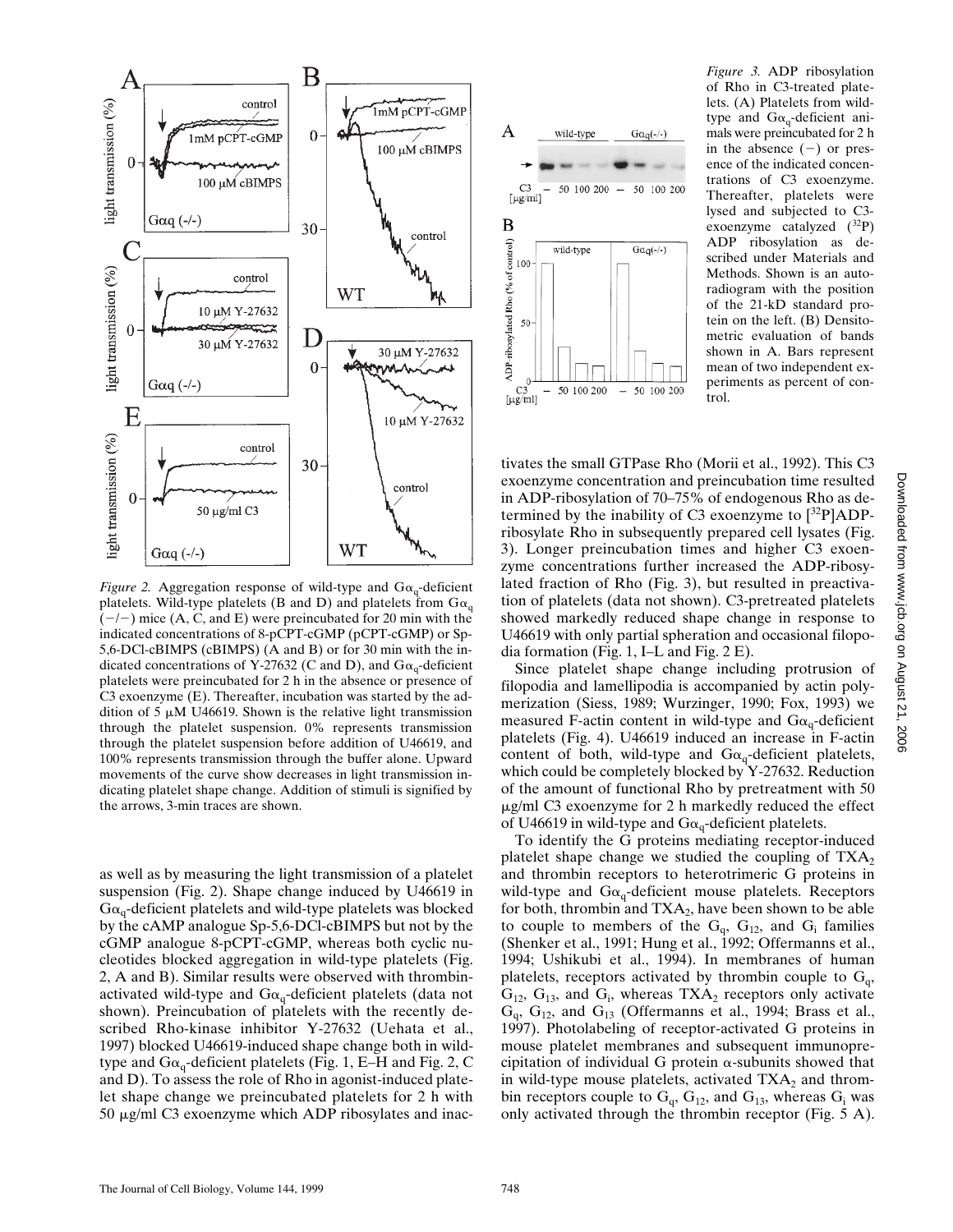

*Figure 4.* Determination of F-actin content. Wild-type and  $G\alpha_q$ deficient platelets were preincubated for 30 min in the absence (c) or presence of 10  $\mu$ M Y-27632 (Y) or were pretreated for 2 h with 50  $\mu$ g/ml C3 exoenzyme (C3). Thereafter, platelets were incubated for 10 s in the absence  $(-)$  or presence of 5  $\mu$ M U46619  $(+)$ , fixed, and then incubated with fluorescein isothiocyanate (FITC)-phalloidin. Platelets incubated for 2 h in C3 exoenzyme buffer alone showed full increase in F-actin content in response to U46619 (data not shown). F-actin content was determined as described in Materials and Methods. Shown are means  $\pm$  SD of triplicates.

Similarly, in membranes from  $Ga_{q}$ -deficient platelets, only  $G_{12}$  and  $G_{13}$  were activated through the TXA<sub>2</sub> receptor, whereas activated thrombin receptors coupled to  $G_{12}$ ,  $G_{13}$ , and  $G_i$  (Fig. 5 B and data not shown). Coupling of thrombin receptors to  $G_i$  in murine platelets corresponded with the ability of thrombin to decrease cAMP levels in wildtype as well as in  $G\alpha_q$ -deficient platelets, whereas activation of  $TXA<sub>2</sub>$  receptors had no effect on adenylyl cyclase



*Figure 5.* Receptor-dependent activation of G proteins in membranes of wild-type and  $Ga_{q}$ -deficient platelets. Membranes from wild-type (A) and  $G\alpha_{q}$ -deficient platelets (B) were photolabeled with [a-<sup>32</sup>P]GTP azidoanilide in the absence  $(-)$  or presence of 5  $\mu$ M U46619 or 5 U/ml thrombin  $(+)$ . Membranes were solubilized and G protein  $\alpha$ -subunits (G $\alpha_{12}$ ,  $G\alpha_{13}$ ,  $G\alpha_q$ , and  $G\alpha_i$ ) were immunoprecipitated as described under Materials and Methods. Anti- $G\alpha_{12}$ , anti- $G\alpha_{13}$ , anti- $G\alpha_{q/11}$  antisera, and an antiserum recognizing

 $G\alpha_{i1}$ ,  $G\alpha_{i2}$ , and  $G\alpha_{i3}$  were used. Precipitated proteins were subjected to SDS-PAGE. Shown are autoradiograms of dried SDS gels with the position of the 43-kD standard protein shown on the left.

activity in wild-type or  $Ga_{q}$ -deficient platelets (data not shown). These data clearly demonstrate that in  $Ga_q$ -deficient platelets thrombin-receptors couple to  $G_{12}$ ,  $G_{13}$ , and  $G_i$ , whereas only  $G_{12}$  and  $G_{13}$  are activated through  $TXA_2$ receptors. Consequently, effects which can still be induced by TXA<sub>2</sub> receptor agonists in G $\alpha_q$ -deficient platelets like the shape change response are mediated by  $G_{12}$  and/or  $G_{13}$ . TXA<sub>2</sub>-activated G $\alpha_q$ -deficient platelets therefore represent a model to study of  $G_{12}/G_{13}$ -mediated signaling processes.

Agonist-induced platelet activation results in tyrosine phosphorylation of multiple proteins (Ferrell and Martin, 1988; Nakamura and Yamamura, 1989; Golden and Brugge, 1989). Phosphorylation of these proteins occurs in three temporal phases which have been experimentally distinguished. Early tyrosine phosphorylation occurs by an integrin-independent mechanism, whereas the second and third wave of tyrosine phosphorylation depends on the aggregation of platelets through binding of fibrinogen to  $\alpha_{\text{IIb}}\beta_3$ -integrin (glycoprotein IIb-IIIa) (Clark et al., 1994b). In  $Ga_{\alpha}$ -deficient platelets that do not aggregate in response to thrombin or U46619, only a subset of proteins became tyrosine phosphorylated upon exposure of platelets to both stimuli compared with wild-type platelets (Fig. 6, A and B). Most prominently, a rapid tyrosine phosphorylation of a protein of  $\sim$ 72 kD could be observed in G $\alpha_{q}$ deficient platelets activated with thrombin and U46619. In contrast, several proteins with relative molecular masses of 40 and 95–130 kD which were tyrosine phosphorylated in wild-type platelets did not show increased tyrosine phosphorylation in activated  $G_{\alpha_q}$ -deficient platelets (Fig. 6, A and B).

Platelets contain several tyrosine kinases (Dhar and Shukla, 1993; Clark et al., 1994b; Jackson et al., 1996) among which  $pp72<sup>syk</sup>$  and  $pp60<sup>c-src</sup>$  are rapidly activated after stimulation of platelets in an aggregation-independent manner (Wong et al., 1992; Taniguchi et al., 1993; Maeda et al., 1993; Clark and Brugge, 1993; Clark et al., 1994a). To test whether the 72-kD protein that was tyrosine phosphorylated in response to U46619 and thrombin in  $Ga_{q}$ deficient platelets represented pp72<sup>syk</sup>, we immunoprecipitated pp72syk from lysates of platelets exposed to U46619. Anti-phosphotyrosine immunoblots of pp72<sup>syk</sup> immunoprecipitates demonstrated increased tyrosine phosphorylation of pp72<sup>syk</sup> in response to U46619 in  $Ga_0$ -deficient platelets as well as in wild-type platelets (Fig. 6 C). Autophosphorylation of pp72<sup>syk</sup> on tyrosine has been demonstrated to increase its enzymatic activity (Taniguchi et al., 1993; Clark et al., 1994a; Chacko et al., 1994; Fujii et al., 1994). Fig. 6 C shows that incubation of wild-type and  $Ga<sub>q</sub>$ -deficient platelets with U46619 also resulted in a rapid increase in the activity of  $pp60<sup>c</sup>src$ . Increases in tyrosine kinase activity could be observed within 10 s after addition of U46619 and were not affected by pretreatment of platelets with Y-27632 or C3 exoenzyme (data not shown). These data indicate that  $TXA_2$  receptor-mediated activation of  $G_{12}/G_{13}$  leads to rapid activation of the tyrosine kinases  $pp72<sup>syk</sup>$  and  $pp60<sup>c-src</sup>$  in mouse platelets.

MLC phosphorylation has been suggested to be involved in early processes during platelet activation (Daniel et al., 1984). To test whether  $TXA_2$  receptor- $G_{12}/G_{13}$ mediated signaling in  $Ga_{q}$ -deficient platelets resulted in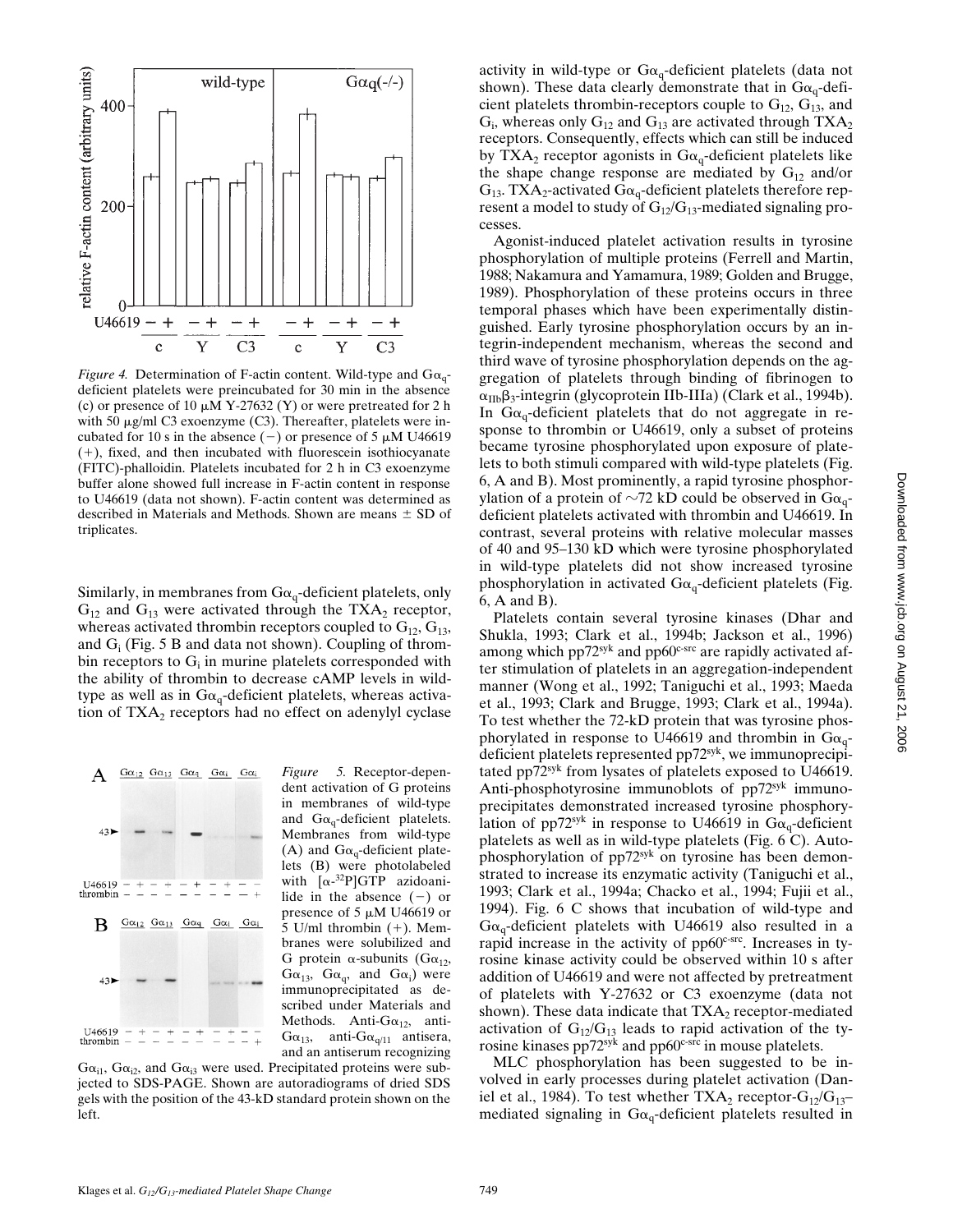

*Figure 6.* Effect of thrombin and U46619 on tyrosine phosphorylation and pp72syk and pp60c-src-activity in wild-type and  $Ga_{q}$ deficient platelets. (A) Wild-type and  $Ga_q$ -deficient platelets were incubated for 30 s in the absence  $(-)$  or presence of 5 U/ml thrombin (Thr.) or 5  $\mu$ M U46619 (TXA<sub>2</sub>). (B) Wild-type and  $G\alpha_{q}$ -deficient platelets were incubated for the indicated times in the absence (-) or presence of 5  $\mu$ M of the thromboxane A<sub>2</sub> mimetic U46619 (T). Cells were lysed and cellular proteins were separated by SDS-PAGE and blotted on nitrocellulose filters. Phosphotyrosine was detected by an antiphosphotyrosine antibody. Shown are autoluminograms with the position of standard proteins shown on the left. (C) Wild-type (left) and  $Ga_{\alpha}$ -deficient platelets (right) were incubated with buffer (-) or 5  $\mu$ M U46619 (1) for the indicated times. Platelets were lysed and incubated with agarose conjugates of anti-pp72syk IgG (IP: Syk) or of anti $pp60<sup>c-src</sup> IgG (IP: Src), and immunoprecipitates were analyzed by$ immunoblotting with antiphosphotyrosine antibodies (WB: P-Y), anti-pp72syk antibodies (WB: Syk), anti-pp60<sup>c-src</sup> antibodies (WB: Src), or were subjected to in vitro kinase assays using histone as a substrate (Histone-P).

MLC phosphorylation, we activated platelets with U46619 for different times and separated phosphorylated and unphosphorylated MLC on urea/glycin polyacrylamide gels. Separated proteins were blotted onto nitrocellulose filters and MLC was detected using a specific antiserum. Fig. 7 A shows that U46619 caused phosphorylation of the total detectable pool of MLC in wild-type platelets within 10 s. Interestingly, a rapid and apparently complete phosphorylation of MLC was also observed in  $Ga_{q}$ -deficient platelets activated by U46619. Chelation of extracellular  $Ca^{2+}$  by EGTA or preincubation of platelets with various tyrosine kinase inhibitors had no effect on U46619-induced MLC phosphorylation in wild-type and  $Ga_q$ -deficient platelets (data not shown). Although the cAMP analogue Sp-5,6- DCl-cBIMPS completely inhibited MLC phosphorylation in wild-type and  $G\alpha_{\alpha}$ -deficient platelets the cGMP analogue 8-pCPT-cGMP was without effect (Fig. 7, B and C). In smooth muscle cells and fibroblasts, the phosphorylation state of MLC has been shown to be under dual control of the  $Ca^{2+}/c$ almodulin-activated myosin light chain kinase (MLCK) as well as of myosin-phosphatase (Somlyo and Somlyo, 1994; Burridge and Chrzanowska-Wodnicka, 1996). Myosin-phosphatase has been demonstrated to be regulated by Rho/Rho-kinase (Kimura et al., 1996; Narumiya et al., 1997). Since U46619-induced platelet shape change was blocked by the Rho-kinase inhibitor Y-27632 and was greatly inhibited after reduction of the amount of active Rho by C3 exoenzyme (Figs. 1 and 2) we tested the effect of C3 exoenzyme and Y-27632 on U46619-induced phosphorylation of MLC. Fig. 7, D–F shows that Y-27632 blocked and C3 exoenzyme markedly inhibited U46619 induced MLC-phosphorylation in wild-type as well as in  $G\alpha_q$ -deficient platelets. Incomplete inhibition of MLC phosphorylation by C3 exoenzyme was most likely due to incomplete inactivation of Rho by C3 exoenzyme (see Fig. 3). Y-27632 exerted its inhibitory effect on receptorinduced MLC phosphorylation with higher potency in  $G\alpha_{q}$ -deficient platelets compared with wild-type platelets (Fig. 7, D and E). Similarly, the effect of C3 exoenzyme appeared to be more pronounced in the absence of  $Ga_{\alpha}$ (Fig. 7 F). These data indicate that activation of  $G_{12}/G_{13}$ through the  $TXA<sub>2</sub>$  receptor results in MLC phosphorylation and that this process involves Rho/Rho-kinase. The data also provide further evidence for the concept that MLC phosphorylation underlies platelet shape change.

#### *Discussion*

Full platelet activators like  $TXA_2$  and thrombin function through G protein–coupled receptors which activate  $G_q$ ,  $G_{12}$ ,  $G_{13}$ , and  $G_i$  type G proteins (Shenker et al., 1991; Hung et al., 1992; Ushikubi et al., 1994; Offermanns et al., 1994).  $G\alpha_{11}$ , a close homologue of  $G\alpha_{q}$  and coexpressed with  $Ga<sub>q</sub>$  in most cells, is not present in platelets (Milligan et al., 1993; Johnson et al., 1996; Offermanns et al., 1997b). In  $Ga_{\alpha}$ -deficient platelets, the TXA<sub>2</sub> mimetic U46619 and thrombin fail to induce platelet aggregation and degranulation. This is accompanied by a lack of phospholipase C activation and  $Ca^{2+}$  mobilization after TXA<sub>2</sub> and thrombin receptor activation supporting the concept that  $G_q$ mediated phospholipase C activation represents the main signaling process leading to full platelet activation (Offermanns et al., 1997b). Lack of  $G\alpha_q$ -mediated phospholipase C activation did not interfere with the ability of U46619 and thrombin to induce platelet shape change as shown by scanning electron microscopy of activated  $G\alpha_{q}$ -deficient platelets (see Fig. 1) and measurement of light transmission through a suspension of  $Ga_{q}$ -deficient platelets (see Fig. 2) (Offermanns et al., 1997b). Thus, induction of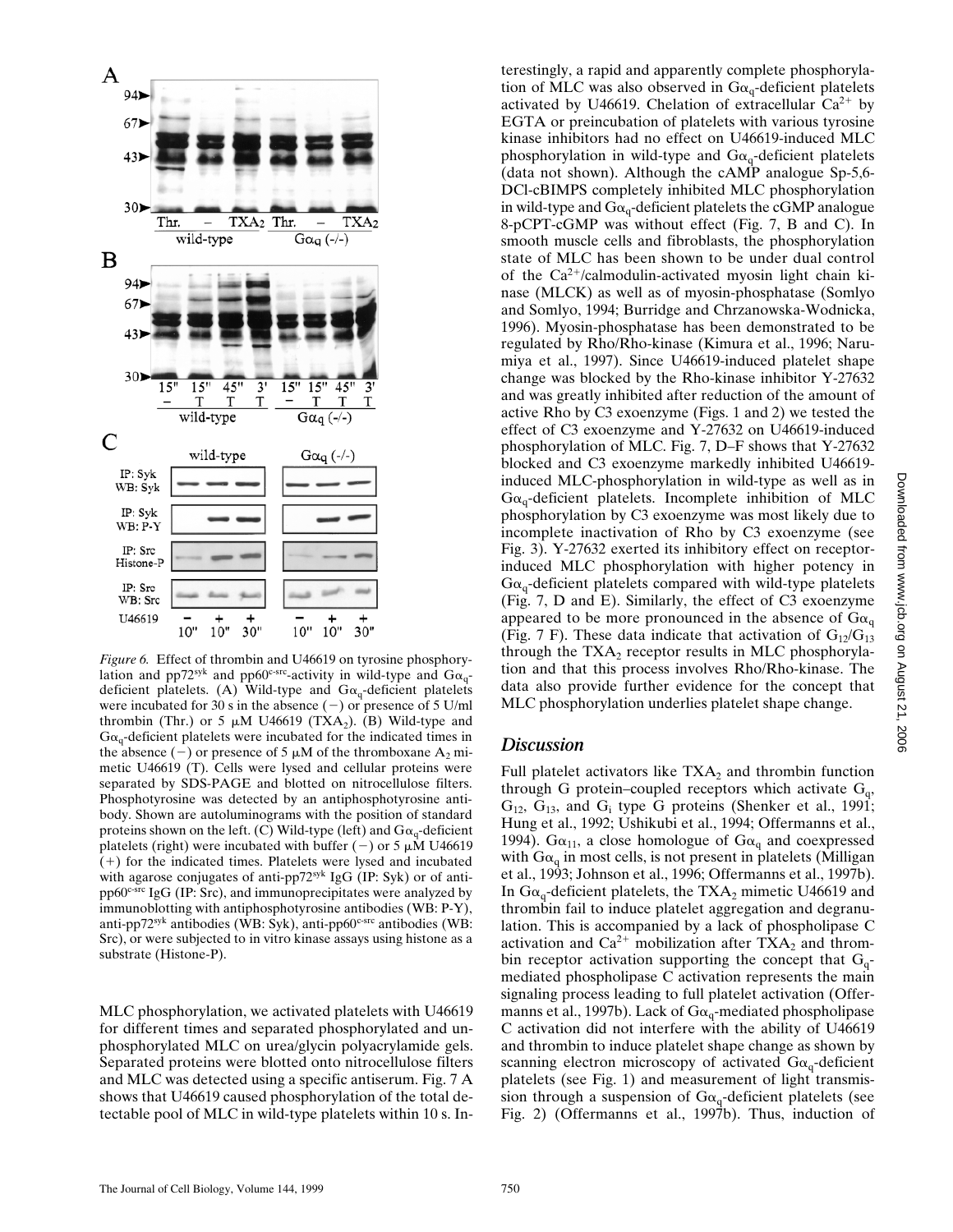

*Figure 7.* U46619-induced MLC phosphorylation in wild-type and  $Ga_{\alpha}$ -deficient platelets. (A) Wild-type and  $Ga_{q}$ -deficient platelets were incubated for the indicated time periods with buffer (c) or 5  $\mu$ M U46619 (U). (B and C) Platelets were preincubated for 20 min without or with the synthetic cyclic nucleotides 8-pCPTcGMP (cGMP) or Sp-5,6-DCl-cBIMPS (cAMP) at the indicated concentrations. Thereafter, platelets were incubated for 10 s with buffer (c) or 5  $\mu$ M U46619 (U). (D and E) Platelets were preincubated for 30 min without or with the Rho-kinase inhibitor Y-27632 at the indicated concentrations (30 or 100  $\mu$ M for wild-type and 10 or 30  $\mu$ M for G $\alpha_q$ -deficient platelets). Incubation was conducted for 10 s with buffer (c) or 5  $\mu$ M U46619 (U). (F) Wildtype and  $Ga_{q}$ -deficient platelets were preincubated for 120 min without  $(-)$  or with 50  $\mu$ g/ml C3 exoenzyme (+). Thereafter,

platelets were incubated for 10 s with buffer (c) or 5  $\mu$ M U46619 (U). Reactions were stopped by addition of perchloric acid, and phosphorylation of MLC was determined using urea/glycin gels as described in Materials and Methods. Shown are autoluminograms of anti-MLC immunoblots. Phosphorylation of MLC results in a faster mobility (lower position) of MLC on urea/glycin gels.

platelet shape change through receptors of different platelet stimuli is mediated by G proteins other than  $G_q$ , and  $G_{\alpha_{\alpha}}$ -deficient platelets provide a good model to study the mechanisms underlying receptor-induced shape change independently of secondary processes involving secretion and aggregation.

To identify the G proteins mediating platelet shape change we studied the coupling of  $TXA_2$  and thrombin receptors to  $G_{12}$  family members and  $G_i$ -type G proteins. Studies in human platelets have provided evidence that thrombin receptors but not  $TXA_2$  receptors couple to  $G_i$ type G proteins resulting in an inhibition of adenylyl cyclase (Aktories and Jakobs, 1984; Houslay et al., 1986; Brass et al., 1988; Offermanns et al., 1994). Similarly, in membranes from wild-type and  $Ga_q$ -deficient mouse platelets, thrombin increased incorporation of GTP-azidoanilide into G<sub>i</sub>, whereas U46619 was without effect (see Fig. 5). Only thrombin was able to decrease cAMP-levels in wildtype and  $Ga_{q}$ -deficient platelets (data not shown). The fact that thrombin but not  $TXA_2$ -receptors couple to  $G_i$ in mouse platelets clearly demonstrates that G<sub>i</sub>-mediated processes do not play a significant role in the regulation of platelet shape change. Both activated  $TXA_2$  (see Fig. 5) and thrombin receptors (data not shown), coupled to  $G_{12}$ and  $G_{13}$  in wild-type and  $G_{\alpha}$ -deficient platelets. Thus, in  $G\alpha_q$ -deficient platelets, the only G proteins found to be activated through  $TXA_2$  receptors were  $G_{12}$  and  $G_{13}$ . We therefore conclude that  $G_{12}$  and/or  $G_{13}$  are the mediators of ligand-induced platelet shape change and that platelet shape change induced through TXA<sub>2</sub> receptors in  $Ga_q$ deficient platelets can be regarded as a  $G_{12}/G_{13}$ -regulated physiological cellular function.

The signaling mechanisms regulating receptor-dependent platelet shape change are incompletely understood. Elevation of the cytosolic  $Ca^{2+}$  concentration is necessary for full platelet activation including granule secretion and

aggregation. However, there is good evidence that elevation of  $[Ca^{2+}]$ <sub>i</sub> alone is not sufficient to induce platelet shape change and that agonists can induce shape change without an increase in phospholipase C activity and without an increase in  $[Ca^{2+}]_i$  (Simpson et al., 1986; Negrescu et al., 1995; Ohkubo et al., 1996; Offermanns et al., 1997b). Tyrosine phosphorylation of various proteins has been associated with receptor-mediated induction of platelet shape change since this occurs rapidly in a  $Ca^{2+}$ - and  $\alpha_{\text{IIb}}\beta_3$ -integrin–independent manner (Clark et al., 1994b; Negrescu and Siess, 1996). The mechanism of early receptor-induced tyrosine phosphorylation is not known. Tyrosine kinases like pp72<sup>syk</sup> and pp60<sup>c-src</sup>, which are rapidly activated in a partially  $\alpha_{\text{IIb}}\beta_3$ -integrin–independent manner, may be involved (Clark et al., 1994b; Presek and Martinson, 1997), and  $pp72<sup>syk</sup>$  has been implicated in the platelet shape change response in porcine platelets (Maeda et al., 1995). However, there is clear evidence that activation of pp72syk alone is not sufficient for induction of shape change (Negrescu and Siess, 1996). We show here that  $TXA_2$ receptor–mediated activation of  $G_{12}/G_{13}$  leads to tyrosine phosphorylation of pp $72<sup>syk</sup>$  and activation of pp $60<sup>c</sup>src$  (see Fig. 6) supporting the concept that these tyrosine kinases are involved in early platelet activation. These data also indicate that G proteins of the  $G_{12}$ -family can regulate tyrosine kinases. The mechanism of this regulation remains unknown.

MLC phosphorylation has been implicated in the regulation of cytoskeletal reorganization during platelet shape change (Daniel et al., 1984; Nachmias et al., 1985). Phosphorylated myosin interacts mainly with central actin filaments in platelets, and the forming myosin–actin complex has been suggested to be involved in the granule centralization process (Fox and Phillips, 1982; Stark et al., 1991; Fox, 1993). The phosphorylation state of MLC is under dual control of MLCK and myosin-phosphatase. It is well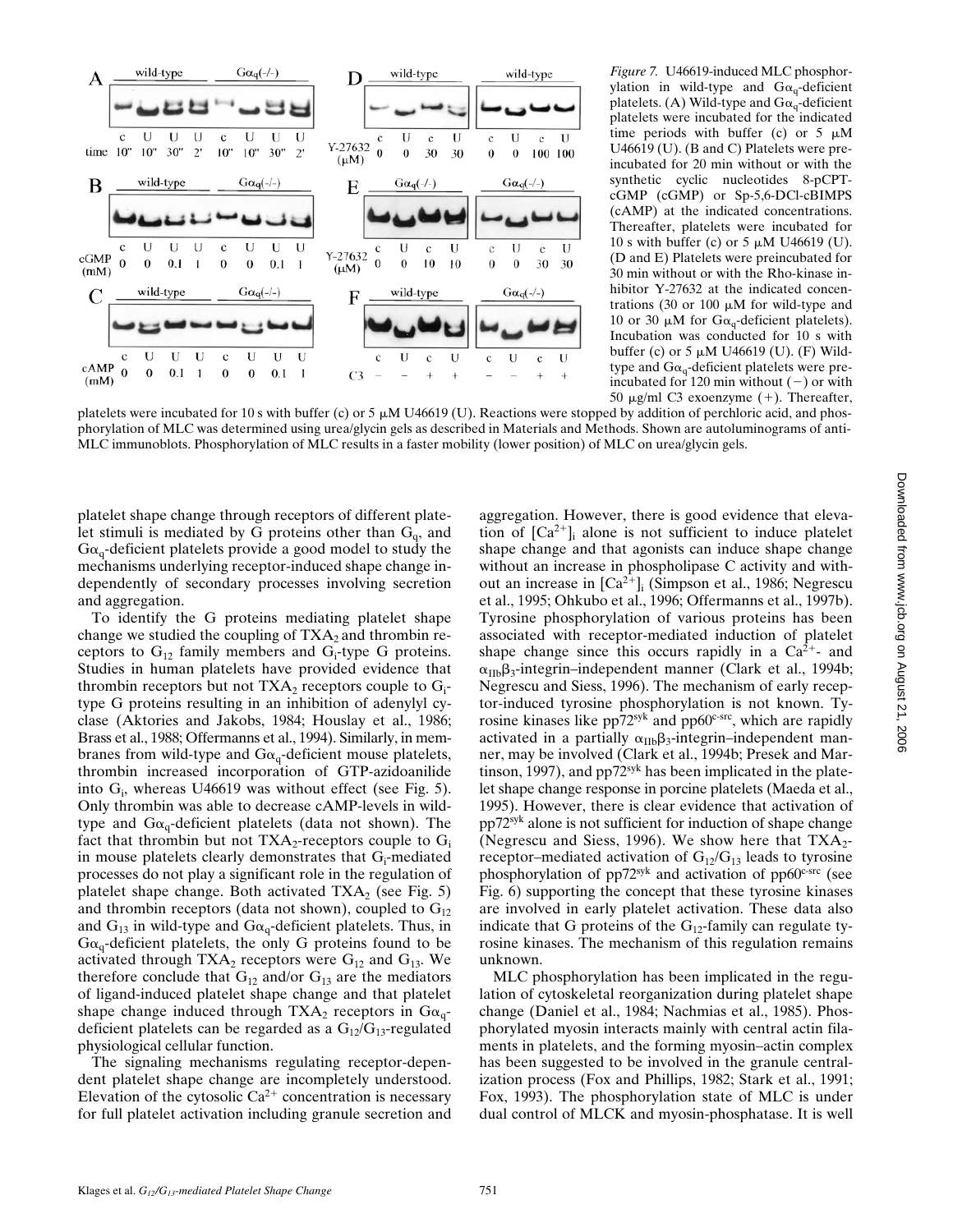established that increase in  $[Ca^{2+}]$ <sub>i</sub> activates the  $Ca^{2+}/$ calmodulin-dependent MLCK. MLC phosphorylation by MLCK leads to actin–myosin interaction resulting in actin-stimulated ATPase activity of smooth muscle and nonmuscle myosin (Somlyo and Somlyo, 1994; Kohama et al., 1996). Recently, it has been shown that upstream regulation of myosin phosphatase occurs independently of the cytosolic free calcium concentration through phosphorylation and inactivation of its regulatory subunit by Rhokinase, a specific target of the small GTPase Rho (Kimura et al., 1996; Narumiya et al., 1997). In addition, Rho-kinase can directly phosphorylate MLC in vitro (Amano et al., 1996). There is increasing evidence that Rho/Rho-kinase–mediated MLC phosphorylation is involved in contractile responses in various cell types like vascular smooth muscle cells (Uehata et al., 1997), fibroblasts (Chihara et al., 1997), neuroblastoma cells (Amano et al., 1998; Hirose et al., 1998), astrocytoma cells (Majumdar et al., 1998), or endothelial cells (Essler et al., 1998). It is, however, unclear how the Rho-mediated pathway is regulated through receptors.

The  $TXA<sub>2</sub>$  mimetic U46619 caused a rapid phosphorylation of MLC in wild-type and  $Ga<sub>q</sub>$ -deficient platelets (see Fig. 7). Since U46619 does not lead to elevation of  $[Ca^{2+}]$ in the absence of  $Ga_{q}$  (Offermanns et al., 1997b) and since Rho-kinase inhibitor Y-27632 and C3 exoenzyme inhibited U46619-induced MLC phosphorylation in  $Ga_{\alpha}$ -deficient platelets, we conclude that a Rho/Rho-kinase–mediated pathway regulating MLC phosphorylation operates in platelets. Consistent with this, the Rho-kinase p160ROCK has been shown to be phosphorylated upon activation of human platelets in an  $\alpha_{\text{IIb}}\beta_3$ -integrin–independent way (Fujita et al., 1997). In addition, Rho and Rho-kinase can be coimmunoprecipitated with the myosin-binding subunit of myosin phosphatase from human platelets, and treatment of platelets with a  $TXA_2$ -mimetic leads to rapid phosphorylation and inactivation of myosin phosphatase (Nakai et al., 1997). Conflicting data exist with regard to the role of Rho in early platelet activation as determined by C3 exoenzyme treatment. This is most likely due to the difficulties associated with the length of incubation and the high concentration of C3 exoenzyme required to inactivate a sufficient fraction of Rho. Although partial inactivation of the RhoA pool in human platelets by C3 exoenzyme has been shown to inhibit platelet activation (Morii et al., 1992), a recent report showed that ADP ribosylation of  $\sim$ 90% of Rho in human platelets did not affect insideout signaling of integrin  $\alpha_{\text{IIb}}\beta_3$ , ligand-induced aggregation and F-actin content (Leng et al., 1998). Our data clearly support a role of Rho in early platelet activation.

In wild-type platelets in which U46619 induces an elevation of  $[Ca^{2+}]$ <sub>i</sub> and most likely leads to  $Ca^{2+}/cal$ calmodulin-MLCK–mediated MLC phosphorylation, Rho-kinase blocker Y-27632 and C3 exoenzyme also inhibited MLC phosphorylation induced by U46619. Interestingly, both agents appeared to be less potent in wild-type platelets than in  $Ga_{q}$ -deficient platelets (see Fig. 7, D–F). This suggests that both,  $Ca^{2+}$ -mediated activation of MLCK and inhibition of myosin phosphatase through Rho/Rho-kinase may synergistically increase MLC phosphorylation in activated wild-type platelets. In contrast, receptor-mediated MLC phosphorylation in  $Ga_{q}$ -deficient platelets depends

on the  $Ca^{2+}$ -independent, Rho-mediated pathway. Since shape change could be inhibited by the C3 exoenzyme as well as by Y-27632 in  $Ga_0$ -deficient platelets (see Figs. 1 and 2) we suggest that Rho/Rho-kinase–mediated MLC phosphorylation is involved in  $TXA_2$  receptor-induced platelet shape change.

Cyclic nucleotides like cAMP and cGMP mediate physiological inhibition of platelet activation through activation of cAMP- and cGMP-dependent kinases. Although analogues of both cyclic nucleotides can block full platelet activation, only cAMP analogues inhibit platelet shape change (Matsuoka et al., 1989; Menshikov et al., 1993). Similarly, we observed that the cAMP analogue Sp-5,6- DCl-cBIMPS but not the cGMP analogue 8-pCPT-cGMP inhibited TXA<sub>2</sub> receptor- $G_{12}/G_{13}$ –mediated shape change and MLC phosphorylation in  $Ga_q$ -deficient platelets (see Figs. 2 and 7). Inhibition of MLC phosphorylation by Sp-5,6-DCl-cBIMPS but not by 8-pCPT-cGMP suggests that the Rho/Rho-kinase–mediated signaling cascade may be inhibited by the cAMP-dependent pathway. A similar role of cAMP was suggested for the inhibition of Rho/ Rho-kinase–mediated neurite remodeling and morphology change in epithelial-like cells (Hirose et al., 1998; Dong et al., 1998).

Rho has been shown to be regulated by the activated  $\alpha$ -subunits of  $G_{12}$  and  $G_{13}$  (Buhl et al., 1995; Gohla et al., 1998; Kozasa et al., 1998). Since  $G_{12}$  and  $G_{13}$  are the only G proteins activated through TXA<sub>2</sub> receptors in  $Ga_{q}$ -deficient platelets and since  $TXA_2$  receptor-mediated MLC phosphorylation in  $G\alpha_q$ -deficient platelets was inhibited by C3 exoenzyme and Rho-kinase inhibitor Y-27632 we suggest that  $TXA_2$  receptor-induced  $G_{12}/G_{13}$  activation results in MLC phosphorylation through Rho-mediated activation of Rho-kinase. Activated Rho-kinase may phosphorylate MLC directly or act through phosphorylation and inhibition of myosin phosphatase. Additional, synergistic regulation of MLC phosphorylation in wild-type platelets occurs through  $G_q$ -mediated activation of MLCK. The mechanism by which  $G_{12}/G_{13}$  activate Rho remains to be elucidated. Epidermal growth factor tyrosine kinase has recently been involved in the  $Ga_{13}$ -induced Rho-dependent actin stress fiber formation in fibroblasts (Gohla et al., 1998). However, various tyrosine kinase inhibitors were unable to block TXA<sub>2</sub> receptor-induced,  $G_{12}/G_{13}$ mediated MLC phosphorylation in  $Ga_{\alpha}$ -deficient platelets (data not shown). This suggests that in platelets,  $G_{12}/G_{13}$ induced Rho activation is not mediated by receptor- or nonreceptor-tyrosine kinases. Another possibility is that regulation of Rho by  $G_{12}/G_{13}$  is mediated by a Rho-specific GEF. Genetic evidence in *Drosophila* showed that the *Drosophila* RhoGEF, DRhoGEF2, functions downstream of the *Drosophila*  $G_{12}/G_{13}$  homologue concertina (Barrett et al., 1997), and it has recently been shown that the related mammalian RhoGEF, p115 RhoGEF, can directly link  $G\alpha_{13}$  to the regulation of Rho (Hart et al., 1998; Kozasa et al., 1998).

Using  $G\alpha_{\alpha}$ -deficient platelets which do not aggregate and secrete but undergo shape change in response to various stimuli, we show that activation of  $G_{12}/G_{13}$  is sufficient to induce platelet shape change. Thus, different G protein–mediated signaling pathways appear to be specifically involved in the regulation of distinct processes during re-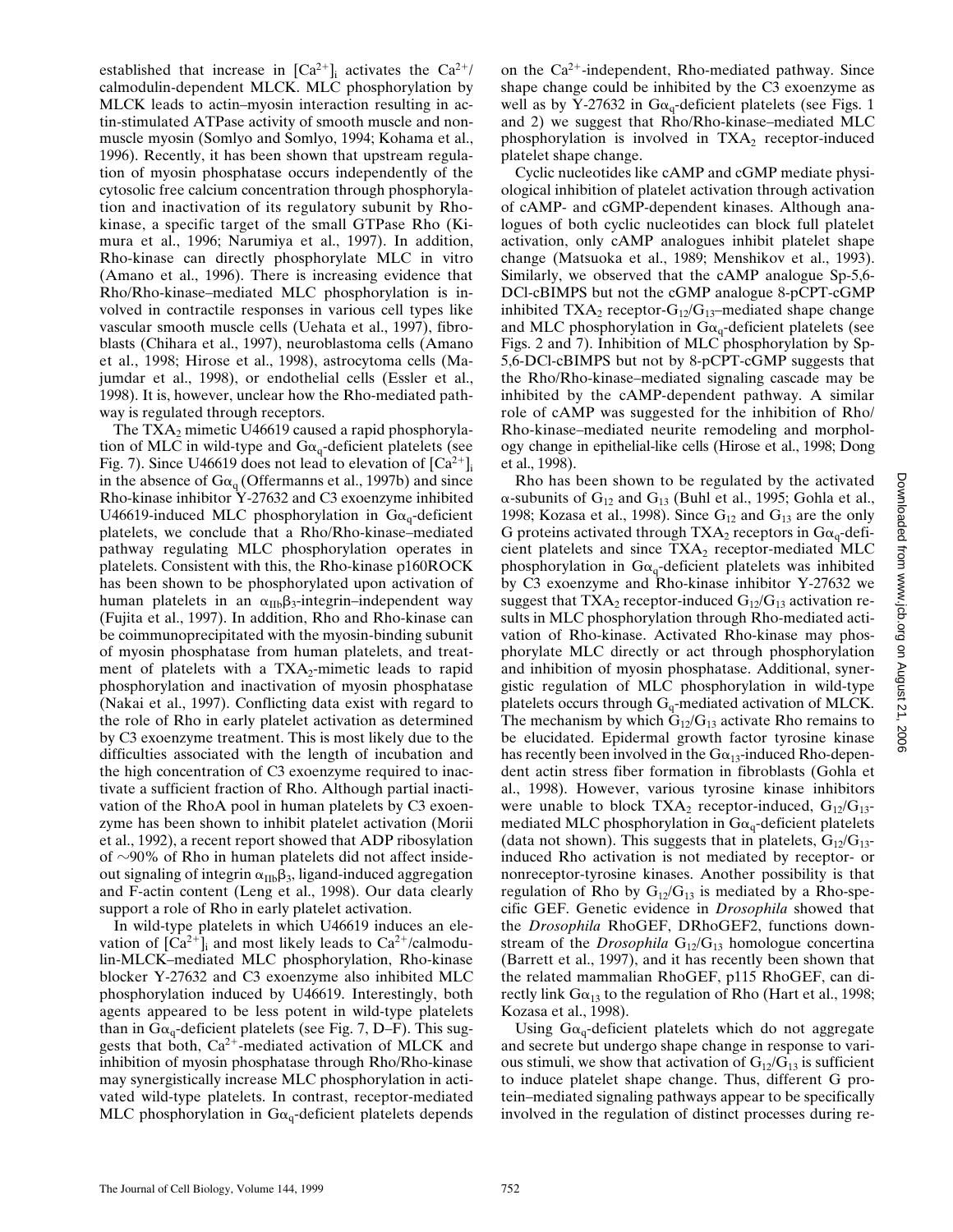ceptor-induced platelet activation. Although  $G_q$  is necessary for full platelet activation including aggregation and secretion, activation of G<sub>i</sub> may counteract anti-aggregatory influences through inhibition of adenylyl cyclase, and  $G_{12}/G_{13}$  appear to be centrally involved in the platelet shape change response. Our data also indicate that  $G_{12}/G_{13}$ can link receptors to tyrosine kinases as well as to Rho/ Rho-kinase–mediated regulation of MLC phosphorylation, and we provide evidence that the latter pathway participates in the receptor-mediated induction of platelet shape change.

We thank Yoshitomi Pharmaceutical Industries, Ltd. for kindly providing us with Y-27632.

This work was supported by the Deutsche Forschungsgemeinschaft (SFB 366) and the Fonds der Chemischen Industrie.

Received for publication 24 September 1998 and in revised form 19 January 1999.

#### *References*

- Aktories, K., and K.H. Jakobs. 1984. N<sub>i</sub>-mediated inhibition of human platelet adenylate cyclase by thrombin. *Eur. J. Biochem.* 145:333–338.
- Amano, M., M. Ito, K. Kimura, Y. Fukata, K. Chihara, T. Nakano, Y. Matsuura, and K. Kaibuchi. 1996. Phosphorylation and activation of myosin by Rho-associated kinase (Rho-kinase). *J. Biol. Chem.* 271:20246–20249.
- Amano, M., K. Chihara, N. Nakamura, Y. Fukata, T. Yano, M. Shibata, M. Ikebe, and K. Kaibuchi. 1998. Myosin II activation promotes neurite retraction during the action of Rho and Rho-kinase. *Genes Cells.* 3:177–188.
- Barrett, K., M. Leptin, and J. Settleman. 1997. The Rho GTPase and a putative RhoGEF mediate a signaling pathway for the cell shape changes in *Drosophila* gastrulation. *Cell.* 91:905–915.
- Brass, L.F., M.J. Woolkalis, and D.R. Manning. 1988. Interactions in platelets between G proteins and the agonists that stimulate phospholipase  $\overline{C}$  and inhibit adenylyl cyclase. *J. Biol. Chem.* 263:5348–5355.
- Brass, L.F., D.R. Manning, K. Cichowski, and C.S. Abrams. 1997. Signaling through G proteins in platelets: to the integrins and beyond. *Thromb. Haemost.* 78:581–589.
- Buhl, A.M., M.L. Johnson, N. Dhanasekaran, and G. Johnson. 1995.  $G\alpha_{12}$  and  $G\alpha_{13}$  stimulate Rho-dependent stress fiber formation and focal adhesion assembly. *J. Biol. Chem.* 270:24631–24634.
- Burridge, K., and M. Chrzanowska-Wodnicka. 1996. Focal adhesions, contractility, and signaling. *Annu. Rev. Cell Dev. Biol.* 12:463–518.
- Chacko, G.W., A.M. Duchemin, K.M. Coggeshall, J.M. Osborne, J.T. Brandt, and C.L. Anderson. 1994. Clustering of the platelet Fc gamma receptor induces noncovalent association with the tyrosine kinase p72syk. *J. Biol. Chem.* 269:32435–32440.
- Chihara, K., M. Amano, N. Nakamura, T. Yano, M. Shibata, T. Tokui, H. Ichikawa, R. Ikebe, M. Ikebe, and K. Kaibuchi. 1997. Cytoskeletal rearrangements and transcriptional activation of c-fos serum response element by Rho-kinase. *J. Biol. Chem.* 272:25121–25127.
- Clark, E.A., and J.S. Brugge. 1993. Redistribution of activated pp60<sup>c-src</sup> to integrin-dependent cytoskeletal complexes in thrombin-stimulated platelets. *Mol. Cell. Biol.* 13:1863–1871.
- Clark, E.A., S.J. Shattil, M.H. Ginsberg, J. Bolen, and J.S. Brugge. 1994a. Regulation of the protein tyrosine kinase pp72<sup>syk</sup> by platelet agonists and the integrin aIIbb3. *J. Biol. Chem.* 269:28859–28864.
- Clark, E.A., S.J. Shattil, and J.S. Brugge. 1994b. Regulation of protein tyrosine kinases in platelets. *Trends. Biochem. Sci.* 19:464–469.
- Daniel, J.L., I.R. Molish, M. Rigmaiden, and G. Stewart. 1984. Evidence for a role of myosin phosphorylation in the initiation of the platelet shape change response. *J. Biol. Chem.* 259:9826–9831.
- Daniel, J.L., and J.R. Sellers. 1992. Purification and characterization of platelet myosin. *Methods Enzymol*. 215:78–88.
- Dhanasekaran, N., and J.M. Dermott. 1996. Signaling by the  $G_{12}$  class of G proteins. *Cell. Signal.* 8:235–245.
- Dhar, A., and S.D. Shukla. 1993. Tyrosine kinases in platelet signalling. *Br. J. Haematol.* 84:1–7.
- Dong, J.M., T. Leung, E. Manser, and L. Lim. 1998. cAMP-induced morphological changes are counteracted by the activated RhoA small GTPase and the Rho kinase ROKalpha. *J. Biol. Chem.* 273:22554–22562.
- Essler, M., M. Amano, H.J. Kruse, K. Kaibuchi, P.C. Weber, and M. Aepfelbacher. 1998. Thrombin inactivates myosin light chain phosphatase via Rho and its target Rho kinase in human endothelial cells. *J. Biol. Chem.* 273: 21867–21874.
- Ferrell, J.E., Jr., and G.S. Martin. 1988. Platelet tyrosine-specific protein phosphorylation is regulated by thrombin. *Mol. Cell. Biol.* 8:3603–3610.
- Fox, J.E., and D.R. Phillips. 1982. Role of phosphorylation in mediating the as-

sociation of myosin with the cytoskeletal structures of human platelets. *J. Biol. Chem.* 257:4120–4126.

Fox, J.E.B. 1993. The platelet cytoskeleton. *Thromb. Haemost.* 70:884–893.

- Fromm, C., O.A. Coso, S. Montaner, N. Xu, and J.S. Gutkind. 1997. The small GTP-binding protein Rho links G protein-coupled receptors and  $Ga_{12}$  to the serum response element and to cellular transformation. *Proc. Natl. Acad. Sci. USA.* 94:10098–10103.
- Fujii, C., S. Yanagi, K. Sada, K. Nagai, T. Taniguchi, and H. Yamamura. 1994. Involvement of protein-tyrosine kinase p72syk in collagen-induced signal transduction in platelets. *Eur. J. Biochem.* 226:243–248.
- Fujita, A., Y. Saito, T. Ishizaki, M. Maekawa, K. Fujisawa, F. Ushikubi, and S. Narumiya. 1997. Integrin-dependent translocation of p160ROCK to cytoskeletal complex in thrombin-stimulated human platelets. *Biochem. J.* 328: 769–775.
- Gilman, A.G., and F. Murad. 1974. Assay of cyclic nucleotides by receptor protein binding displacement. *Methods Enzymol.* 38:49–61.
- Gohla, A., R. Harhammer, and G. Schultz. 1998. The G-protein  $G_{13}$  but not  $G_{12}$ mediates signaling from lysophosphatidic acid receptor via epidermal growth factor receptor to Rho. *J. Biol. Chem.* 273:4653–4659.
- Golden, A., and J.S. Brugge. 1989. Thrombin treatment induces rapid changes in tyrosine phosphorylation in platelets. *Proc. Natl. Acad. Sci. USA.* 86:901–905.
- Hart, M.J., X. Jiang, T. Kozasa, W. Roscoe, W.D. Singer, A.G. Gilman, P.C. Sternweis, and G. Bollag. 1998. Direct stimulation of the guanine nucleotide exchange activity of p115RhoGEF by  $G\alpha_{13}$ . *Science*. 280:2112-2114
- Hartwig, J.H., G.M. Bokoch, C.L. Carpenter, P.A. Janmey, L.A. Taylor, A. Toker, and T.P. Stossel. 1995. Thrombin receptor ligation and activated rac uncap actin filament barbed ends through phosphoinositide synthesis in permeabilized human platelets. *Cell.* 82:643–653.
- Hirose, M., T. Ishizaki, N. Watanabe, M. Uehata, O. Kranenburg, W.H. Moolenaar, F. Matsumura, M. Maekawa, H. Bito, and S. Narumiya. 1998. Molecular dissection of the Rho-associated protein kinase (p160ROCK) regulated neurite remodeling in neuroblastoma N1E-115 cells. *J. Cell Biol*. 141:1625–1636.
- Hooley, R., C.Y. Yu, M. Symons, and D.L. Barber. 1996.  $G\alpha_{13}$  stimulates Na<sup>+</sup>-H<sup>+</sup> exchange through distinct Cdc42-dependent and RhoA-dependent pathways. *J. Biol. Chem.* 271:6152–6158.
- Houslay, M.D., D. Bojanic, and A. Wilson. 1986. Platelet activating factor and U44069 stimulate a GTPase activity in human platelets which is distinct from the guanine nucleotide regulatory proteins, N<sub>s</sub> and N<sub>i</sub>. *Biochem. J.* 234:737–740.
- Hung, D.T., Y.H. Wong, T.K.H. Vu, and S.R. Coughlin. 1992. The cloned platelet thrombin receptor couples to at least two distinct effectors to stimulate phosphoinositide hydrolysis and inhibit adenylyl cyclase. *J. Biol. Chem.* 267: 20831–20834.
- Jackson, S.P., S.M. Schoenwaelder, Y. Yuan, H.H. Salem, and P. Cooray. 1996. Non-receptor protein tyrosine kinases and phosphatases in human platelets. *Thromb. Haemost.* 76:640–650.
- Johnson, G.J., L.A. Leis, and P.C. Dunlop. 1996. Specificity of  $Ga_{\alpha_1}$  and  $Ga_{11}$  gene expression in platelets and erythrocytes. *Biochem. J.* 318:1023–1031.
- Kimura, K., M. Ito, M. Amano, K. Chihara, Y. Fukata, M. Nakafuku, B. Yamamori, J. Feng, T. Nakano, K. Okawa, A. Iwamatsu, and K. Kaibuchi. 1996. Regulation of myosin phosphatase by Rho and Rho-associated kinase (Rho-kinase). *Science.* 273:245–248.
- Kohama, K., L.H. Ye, K. Hayakawa, and T. Okagaki. 1996. Myosin light chain kinase: an actin-binding protein that regulates an ATP-dependent interaction with myosin*. Trends Pharmacol. Sci.* 17:284–287.
- Kozasa, T., X. Jiang, M.J. Hart, P.C. Sternweis, W.D. Singer, A.G. Gilman, G. Bollag, and P.C. Sternweis. 1998. p115 RhoGEF, a GTPase activating protein for  $G\alpha_{12}$  and  $G\alpha_{13}$ . *Science*. 280:2109-2111.
- Laugwitz, K.L., K. Spicher, G. Schultz, and S. Offermanns. 1994. Identification of receptor-activated G proteins: selective immunoprecipitation of photolabeled G-protein a-subunits. *Methods Enzymol.* 237:283–294.
- Leng, L., H. Kashiwagi, X.D. Ren, and S.J. Shattil. 1998. RhoA and the function of platelet integrin alphaIIbbeta3. *Blood.* 91:4206–4215.
- Maeda, H., T. Taniguchi, T. Inazu, C. Yang, G. Nakagawara, and H. Yama-<br>mura. 1993. Protein-tyrosine kinase  $p72<sup>sysk</sup>$  is activated by thromboxane  $A_2$ mimetic U44069 in platelets. *Biochem. Biophys. Res. Commun.* 197:62–67.
- Maeda, H., T. Inazu, K. Nagai, S. Maruyama, G. Nakagawara, and H. Yamamura. 1995. Possible involvement of protein-tyrosine kinases such as p72<sup>syk</sup> in the disc-sphere change response of porcine platelets. *J. Biochem.* 117: 1201–1208.
- Majumdar, M., T.M. Seasholtz, D. Goldstein, P. de Lanerolle, and J.H. Brown. 1998. Requirement for Rho-mediated myosin light chain phosphorylation in thrombin-stimulated cell rounding and its dissociation from mitogenesis. *J. Biol. Chem.* 273:10099–10106.
- Matsuoka, I., N. Nakahata, and H. Nakanishi. 1989. Comparison of inhibitory effects of cyclic AMP and cyclic GMP on platelet activation induced by thromboxane A2 receptor stimulation. *Jpn. J. Pharmacol.* 49:142P.
- Menshikov, Y., K. Ivanova, M. Schaefer, C. Drummer, and R. Gerzer. 1993. Influence of the cGMP analog 8-PCPT-cGMP on agonist-induced increases in cytosolic ionized Ca<sup>2+</sup> and on aggregation of human platelets. *Eur. J. Pharmacol.* 245:281–284.
- Milligan, G., I. Mullaney, and J.F. McCallum. 1993. Distribution and relative levels of expression of the phosphoinositidase-C-linked G-proteins  $G_a\alpha$  and G11a: absence of G11a in human platelets and haemopoietically derived cell lines. *Biochim. Biophys. Acta.* 1179:208–212.